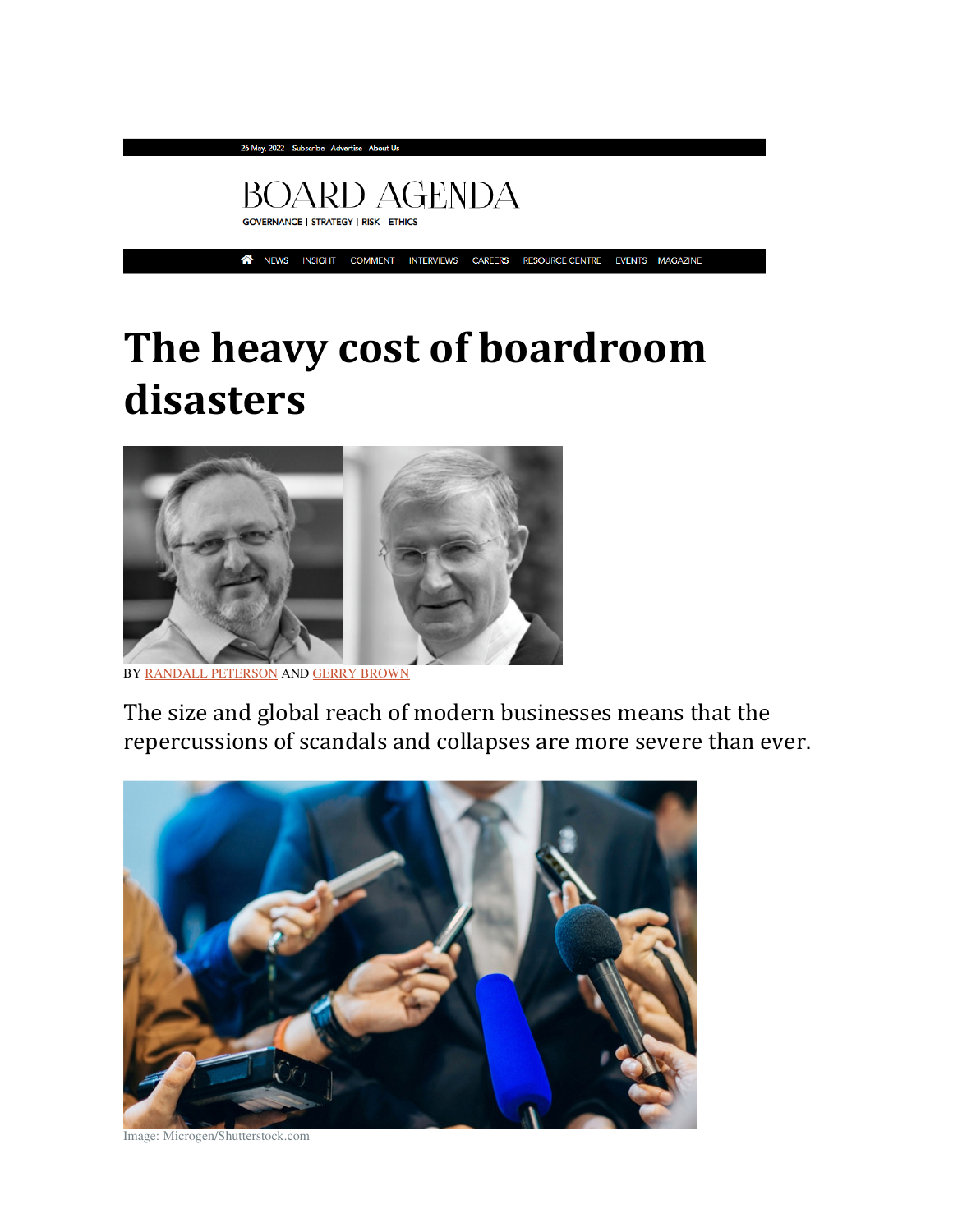Where was the board? This is the cry that emerges among investors and in the financial press each time a company disastrously collapses or becomes enmeshed in a scandal.

The board of directors are, in principle, the guardians of the company, the people who ensure it is well-managed, financially secure and operates in the best interests of its shareholders and, increasingly, other stakeholders. Yet, time after time, when companies come crashing to the ground, it emerges that the board has failed in its fiduciary duty to the organisation to ensure it is managed responsibly and sustainably, and to all stakeholders including shareholders to ensure their interests are not harmed.

Sometimes this is out of ignorance. In the aftermath of disaster, when the press and the regulators begin picking over the wreckage and analysing the black boxes, it emerges that the board literally had no idea what was going on inside the company for which it was supposedly responsible.

Even when worrying signals were detected, the board failed to join the dots and develop a complete picture of what was happening. "Asleep at the wheel" is the phrase one regulator used to describe a singularly inept board, and it is hard to dispute this. In other cases, members of the board were knowingly complicit in what was happening, turning a blind eye to financial irregularities, sexual harassment and assault, unsafe working conditions and a host of other abuses.

## Our knowledge of how and why business disasters happen does not seem to be doing us any good

Ignorant or criminal, that is often the choice, and it is hard to know which is worse. The really damning indictment of our systems of corporate governance around the world is that there is nothing new about this. Scandals, collapses and bankruptcies have been going on for centuries. Over the course of time, we have learned a great deal about how and why they happen, yet they still happen with shocking regularity.

In the same way that we know much more about how and why wars start—and yet more people died in wars in the twentieth century than in any preceding century our knowledge of how and why business disasters happen does not seem to be doing us any good. Indeed, some people simply shrug and accept these things as transaction costs, an unavoidable part of the system that nonetheless has produced incredible wealth around the globe. As Norman Dixon says in his book On the Psychology of Military Incompetence, "like the common cold, flat feet or the British climate, [failure] is accepted as a part of life".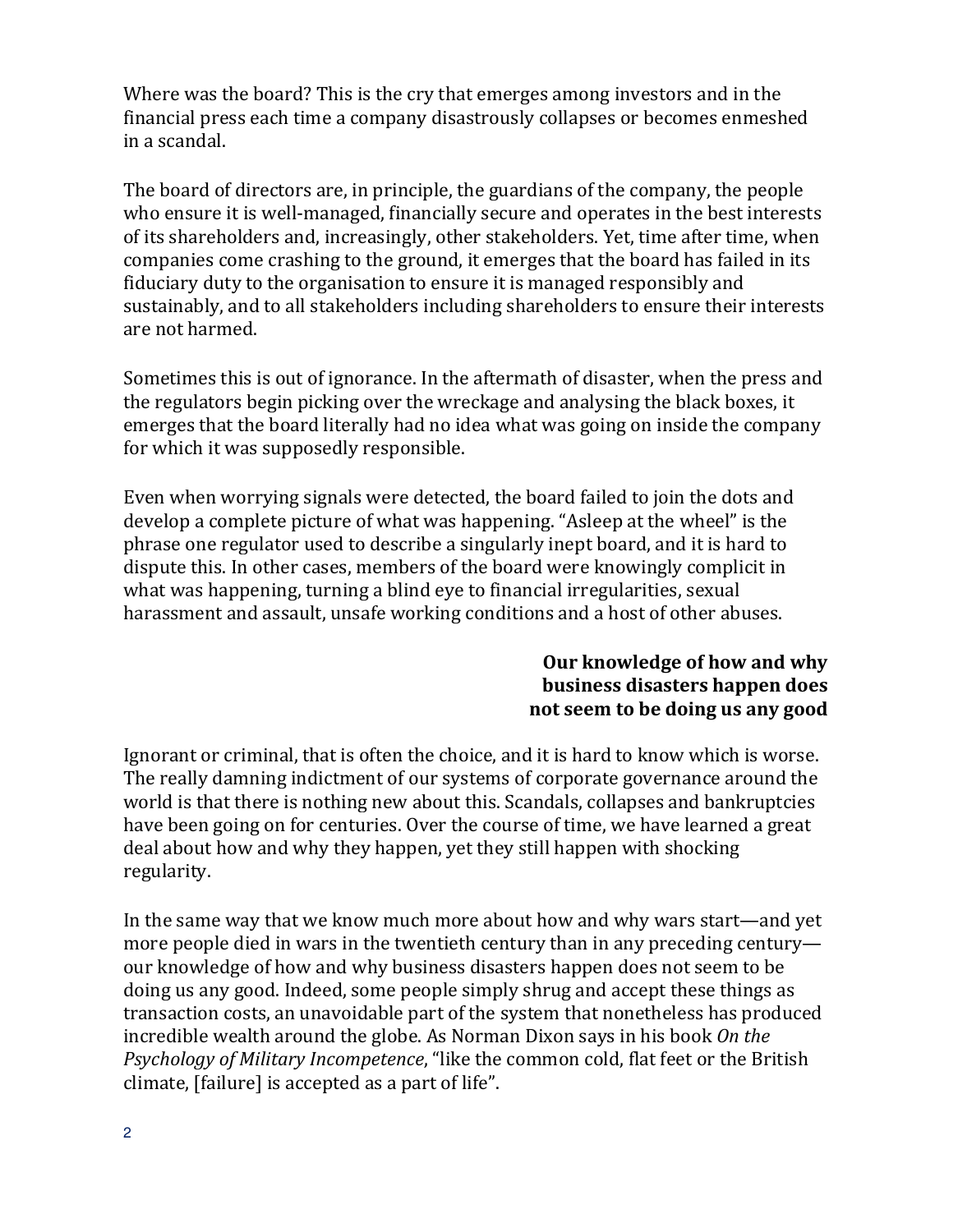But it should not be this way. We should not, as Dixon says, grow blasé about the scandals that rock economies and societies and cause enormous amounts of personal suffering and hardship all around the world. We should not tolerate abuses of power by toxic executive teams, CEOs and chairs, nor should we tolerate the failures of those who are ineffective.

We should be holding those responsible for corporate failures to account and making changes to prevent these boardroom disasters from happening in the future. Now more than ever in the aftermath of the global pandemic that has put hundreds of millions out of work, destroyed thousands of companies and brought entire economies to their knees, we need to have proper governance.

Boards must improve and take responsibility. If they fail to do so, our chances of economic recovery and continuing to economic prosperity will become vanishingly small.

In this book, we will look not so much at the disasters themselves but as to why they happen. Why do they fail to act as the independent guardians they should be? And more importantly, what can be done about this? How can we strengthen boards, improve their culture and competence and give directors and others the power to take action and prevent disasters from happening?

We will attempt to answer those questions, in the hope of providing a better, stronger and more responsible foundation on which to build a system of corporate governance. Whatever happens in the future, we need to do better and not accept these disasters as the cost of wealth creation.

## Collective responsibility

The problem of failures of corporate governance is not going away, and it will not go away without purposive action from all of us: investors, customers, employees, taxpayers and citizens. Although scandals and collapses are probably no more numerous than in previous years, because of the size and global reach of modern businesses—and other organisations too— when they do fail, the repercussions are more severe than ever.

The costs of these failures and scandals are borne by us all. Lost jobs, lost tax revenue, ruined lives and the social and psychological harm that follows, pollution and environmental degradation that destroys ecologies and harms health, and of course, injury and death; these are externalities we pay for wealth creation, the costs of corporate failure that spread through every corner of society.

> The costs of these failures and scandals are borne by us all